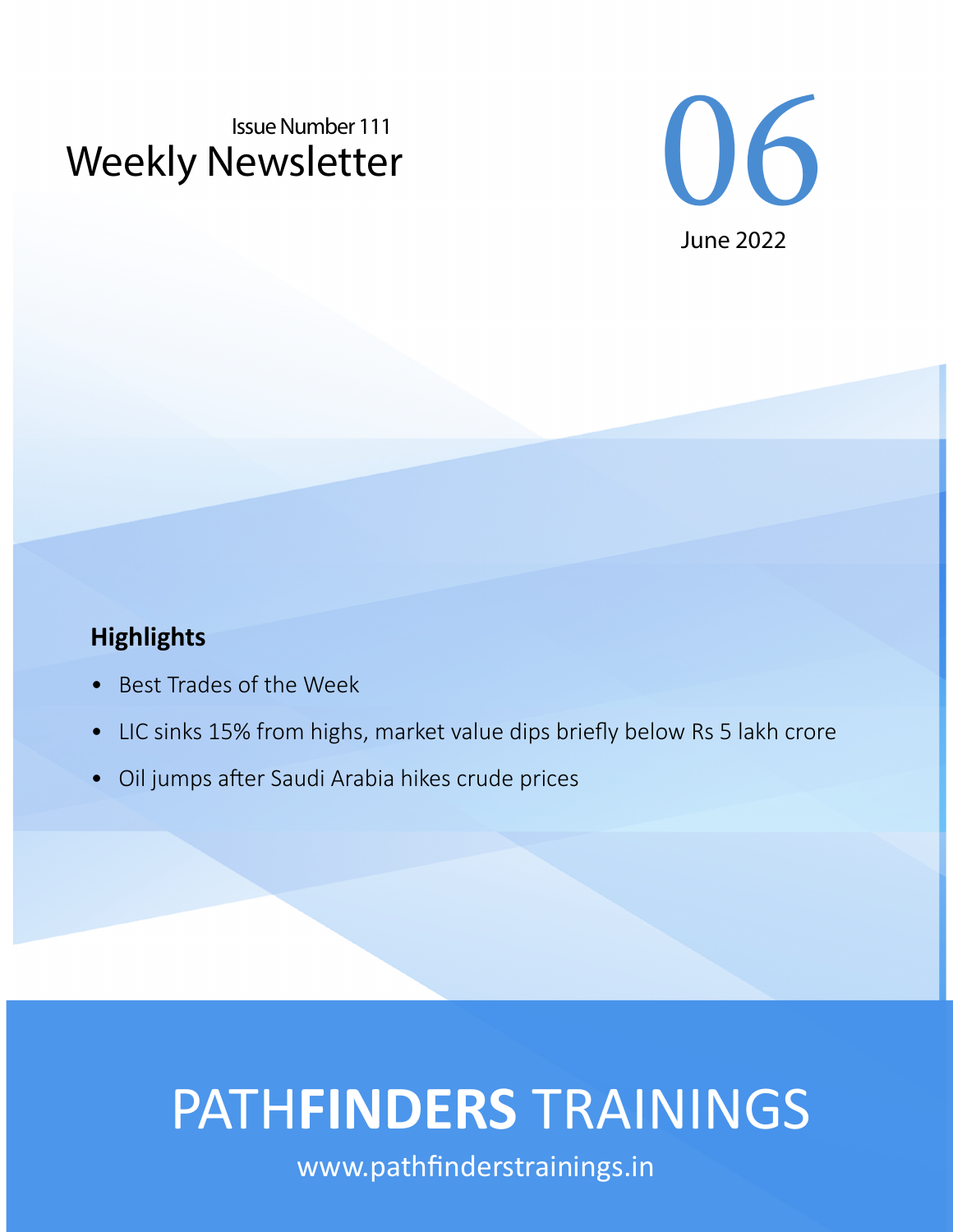#### *Oil jumps after Saudi Arabia hikes crude pric-*

#### *es*

Oil prices rose more than \$2 in early trade on Monday after Saudi Arabia raised prices sharply for its crude sales in July, an indicator of how tight supply is even after OPEC+ agreed to accelerate its output increases over the next two months.

Brent crude futures were up \$1.80, or 1.5%, at \$121.52 a barrel at 2319 GMT after touching an intraday high of \$121.95, extending a 1.8% gain from Friday.

U.S. West Texas Intermediate (WTI) crude futures were up \$1.63, or 1.4%, at \$120.50 a barrel after hitting a three-month high of \$120.99. The contract gained 1.7% on Friday.

Saudi Arabia raised the official selling price (OSP) for its flagship Arab light crude to Asia to a \$6.50 premium versus the average of the Oman and Dubai benchmarks, up from a premium of \$4.40 in June, state oil produce Aramco said on Sunday.

The move came despite a decision last week by the Organization of the Petroleum Exporting Countries and allies, together called OPEC+, to increase output in July and August by 648,000 barrels per day, or 50% more than previously planned.

Source:moneycontrol.com

#### *Best Trades of the Week*

| 30 May 2022 Profit of Rs. 2,20,440 |                         |
|------------------------------------|-------------------------|
| 31 May 2022 Profit of Rs. 36,233   |                         |
| 01 June 2022                       | Profit of Rs. 42,340    |
| 02 June 2022                       | Profit of Rs. $.98.068$ |
| 03 June 2022                       | Profit of Rs. 2,44,047  |

The robust rally was broken in last hour of trade and the market ended with moderate losses on June 3, as all sectoral indices, barring IT, closed in red.

The BSE Sensex shed more than 660 points from day's high and closed 49 points lower to 55,769, while the Nifty50 declined 44 points to 16,584 and formed bearish candle on the daily charts, indicating nervousness among market participants.

The broader markets was also caught in the bear trap with the Nifty Midcap 100 and Smallcap 100 indices falling 1.6 percent and 0.86 percent, respectively. In the last week, one of our traders made a profit of Rs. 244,047 on 03 June, 2022, the highest of all other days in a week.

Making a consistent profit should be the ideal approach rather than looking at the percentage of profits. Yogeshwar sir always teach one important rule of the stock market which is "Always work on reducing your risk and never allow yourself to take a big loss."

If you want to stay in the stock market game,